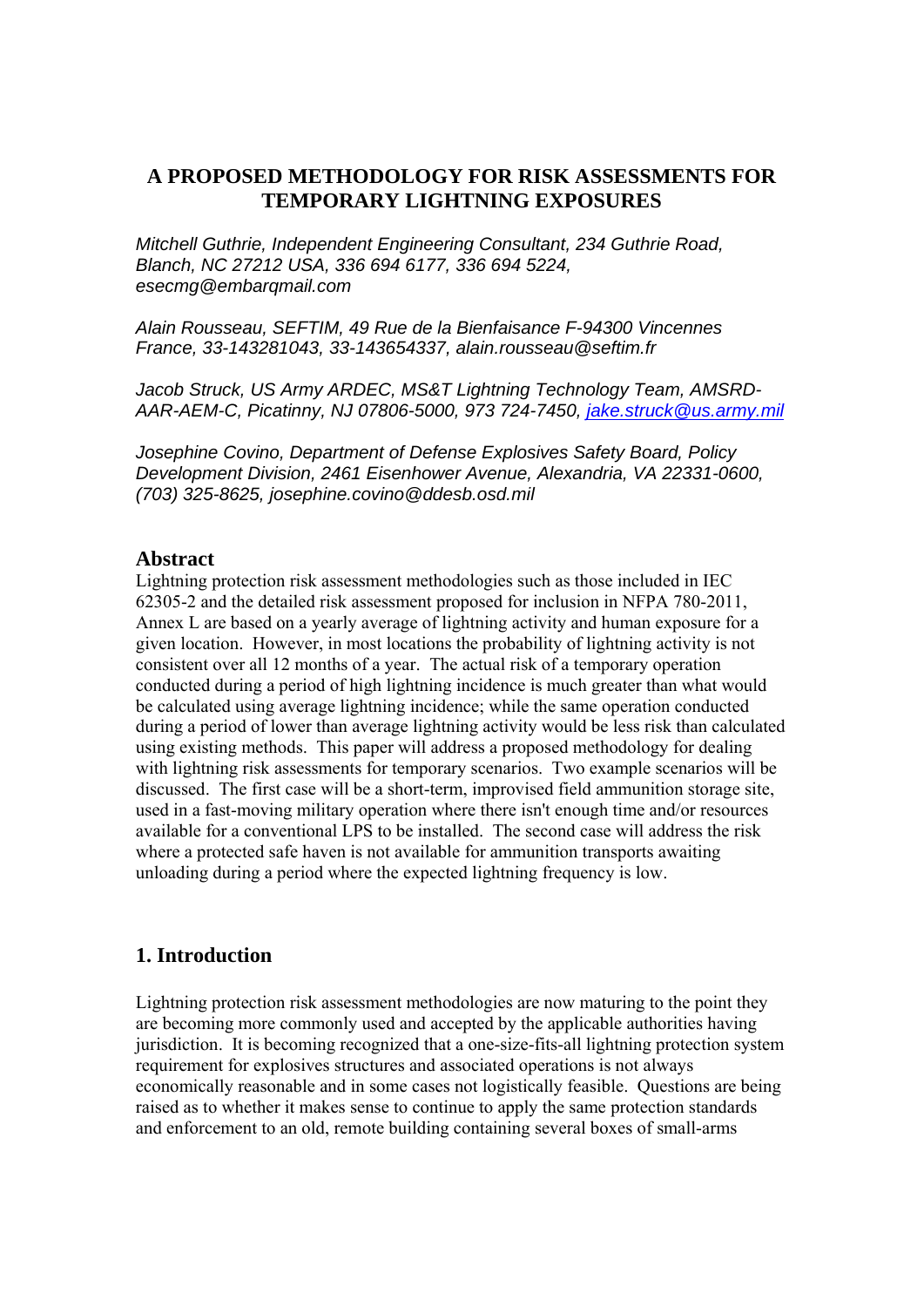ammunition as should be applied to a building housing a large quantity of high explosives or one used to conduct an operation that is know to have an above-average sensitivity to a lightning environment [1]. Numerous technical papers describing the use of lightning risk assessment methodologies in explosives applications have been presented at recent DoD Explosives Safety Seminars; providing alternatives that could help in reducing operating costs, enhancing safety and improving new designs by tailoring the protection specifically to the lightning threat associated with the event [1][2][3]. Each of these papers describes a scientifically-based, detailed assessment with risk factors based on internationally accepted methodologies such as IEC 62305-2 [4], Strike-QRA [1], and the detailed risk assessment method to be included in NFPA 780-2011, Annex L [5]. It is believed to be widely agreed that a simplified, subjective risk assessment such as the simplified risk assessment currently included in NFPA 780-2008, Annex L [6] is insufficient to provide the level of detail and accuracy necessary for assessment of critical operations or those that could result in catastrophic losses of personnel and assets.

Among the primary factors considered in any lightning risk assessment is the value of average lightning strikes per square kilometer per year. They are most accurate where there is a consistent lightning threat or where there are decades of data on the number of strikes per square kilometer per year for the specific area of interest. As lightning risk assessments are getting greater acceptance and use the question has arisen as to whether such an assessment can be used for a one time event that may be exposed to a lightning environment for a short period of the year. This paper will provide a discussion on a proposed methodology to address the use of a lightning risk assessment for a temporary lightning exposure, along with the limitations of such an assessment.

### **2. Lightning Risk Assessment Principles**

Risk is generally defined as the product of the probability of an event occurring and the consequences of the event. However, for some risks there is not always a consistent consequence to the occurrence of a given event. This is true for lightning risk assessments as there is a wide variety of probability in the severity of any one event. In the case of lightning risk assessments, this general risk formula is often expressed as:

$$
R = (N) (P) (L)
$$

where:

risk (R) is the product of the number of dangerous events (N) times the probability of damage per event (P) times the expected yearly loss resulting from the event (L). In most detailed risk assessments, the overall risk due to lightning is broken down into specific risk categories which can be computed independently using specific risk components based on location of strike, source of damage, type of damage and type of loss. For the purpose of this paper we will only deal with probabilities of damage per event and expected losses in generic terms and focus primarily on the number of dangerous events.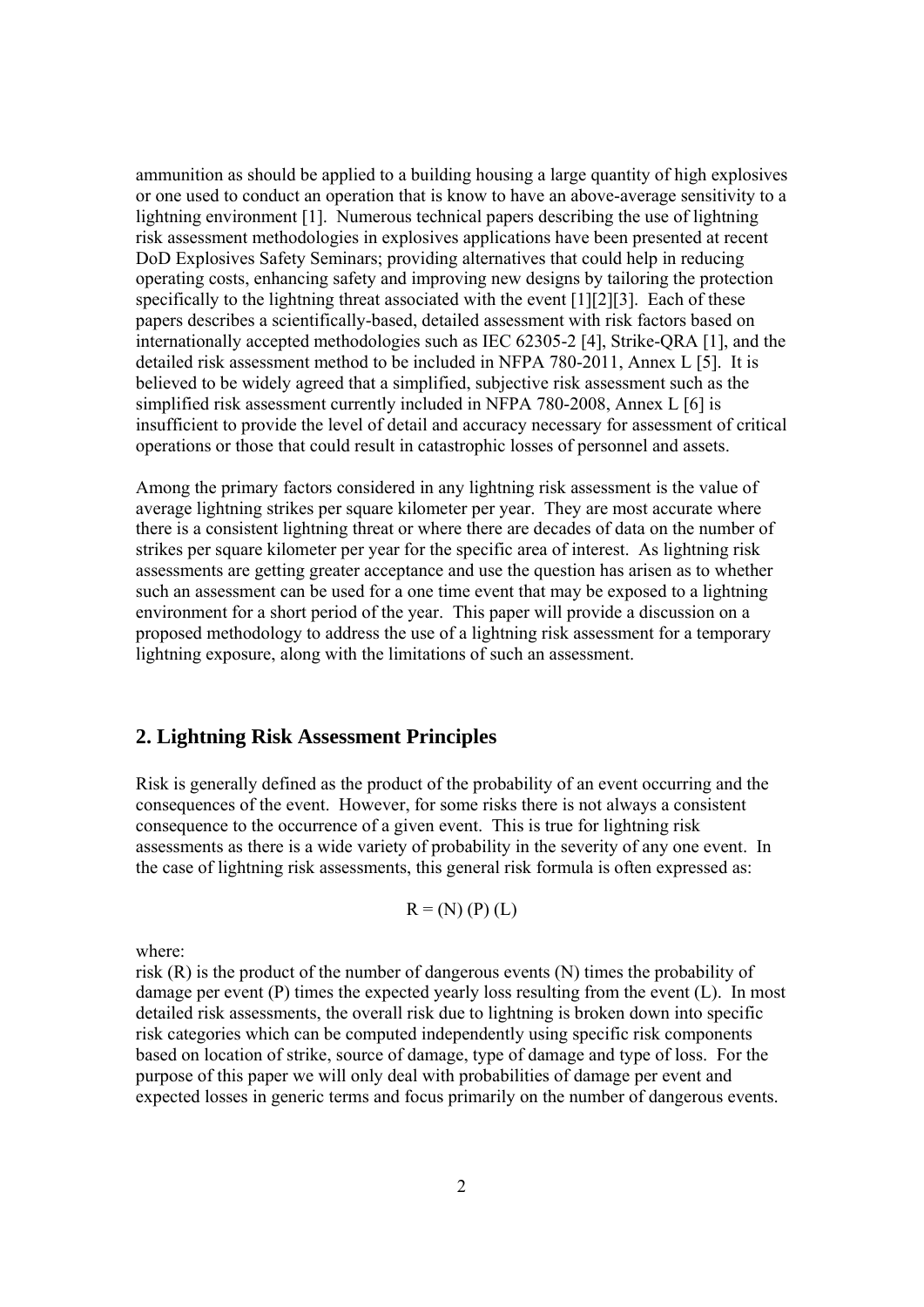The number of lightning flashes influencing a structure and its services depends on the dimensions and the characteristics of the structure and of the services, on the environmental characteristics of the structure, and on the lightning ground flash density in the region where the structure and the services are located. For lightning protection assessments, the number of dangerous events is primarily the product of the ground flash density (Ng) and the equivalent collection area characteristic of the structure  $(A_e)^1$ , while also taking into consideration correction factors based on the relative location of the structure. This makes the ground flash density a very important parameter in the risk assessment because of its prominence in the determination of the number of dangerous events.

Lightning protection risk assessment methodologies such as those included in IEC 62305-2 and the detailed risk assessment proposed for inclusion in NFPA 780-2011, Annex L are based on a yearly average of lightning activity for a given location. However, in very few locations (such as possibly the tropics) is the probability of lightning activity consistent over all 12 months of any given year. Generally, there are more days with lightning activity in the spring, summer and early fall than in the winter.

The probability of lightning damage per event is generally related to the physical characteristics of a structure or operation and to the susceptibility of the contents. Examples of some of the physical characteristics of a structure or facility that influence the probability of damage per event are the construction techniques and materials used, the number and location of incoming services, and shielding provided for protection against lightning electromagnetic pulse (LEMP). These characteristics are typically not time-variant. While it is possible for the susceptibility of the contents to change with time, this is generally true only in those cases where the contents of a structure change.

The expected loss resulting from a lightning event is generally related to the value of the structure and its contents, protection measures provided, and the exposure of personnel to the threat. The expected loss resulting from a lightning event is not as constant as the probability of damage. The most relevant example of a time-variant factor associated with the expected loss is the exposure of personnel. The number of personnel exposed to a potentially hazardous event will depend upon the status of the operation being performed (i.e. explosives operations, maintenance, security, etc.). Another potentially time-variant factor that has a bearing on the expected loss is the quantity and configuration (i.e. containment, barricaded, substantial dividing walls, etc.) of explosives material associated with the structure or operation.

The accuracy of a lightning risk assessment is maximized where there is a consistent exposure to the lightning threat and consistent probability of the type and amount of loss experienced during the period of the assessment. If one were to attempt to perform a lightning risk assessment for a specific location for a specific period, the accuracy of the assessment would be highly dependent upon the accuracy of the data available for the number of expected events and the expected probability of the loss of failure per event.

<sup>&</sup>lt;sup>1</sup> The symbol for equivalent collection area used in NFPA 780, Annex L is  $A_e$ . The equivalent symbol used in IEC  $62305-2$  is  $A<sub>4</sub>$ .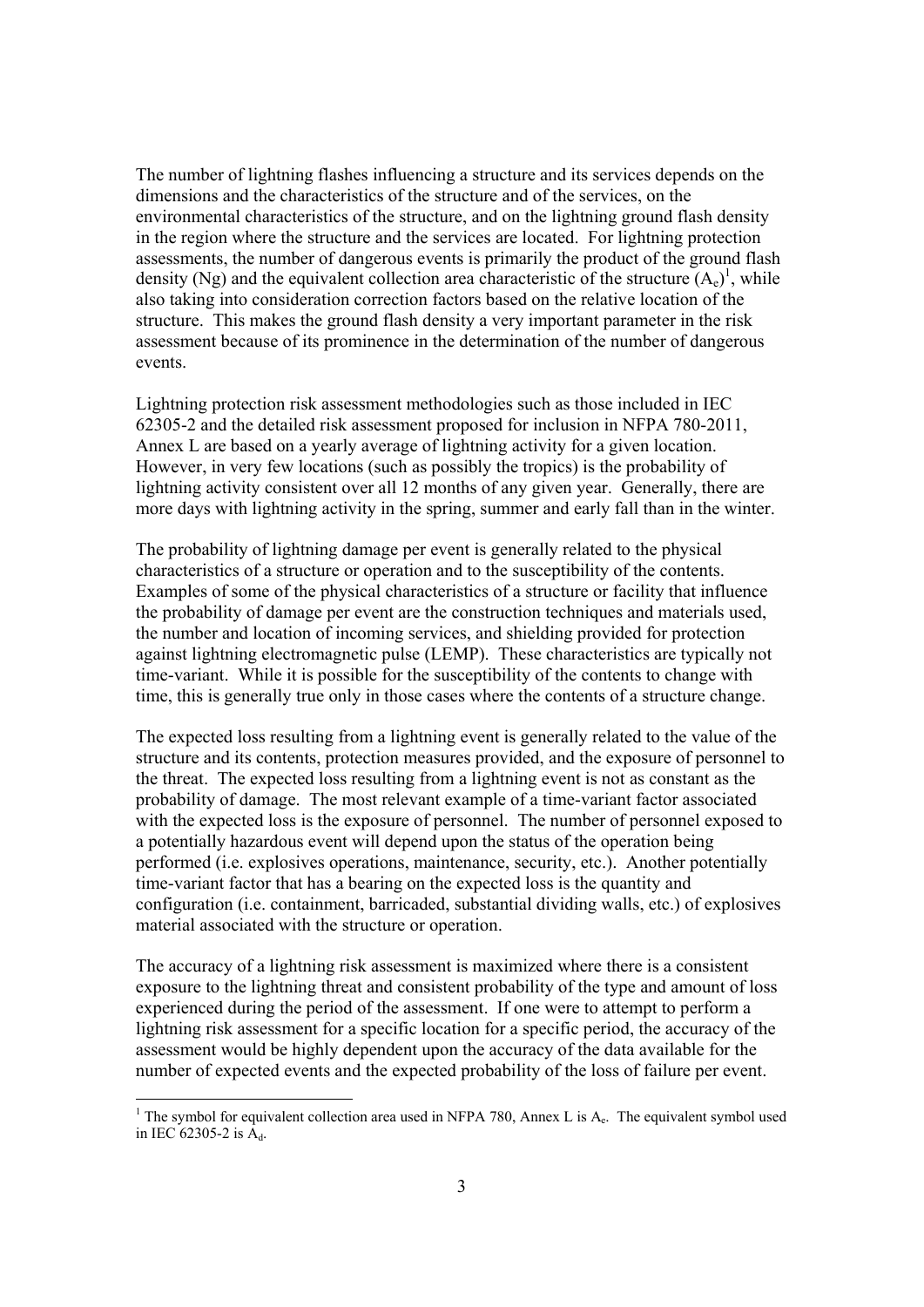Where the expected loss and probability of such loss is very high, the accuracy of the number of strikes per square kilometer used in the assessment is critical.

### **3. Proposed Methodology**

### **3.1 General**

In Section 2, we gave the general formula for the calculation of lightning risk components. One of the key factors in each risk component is the number of dangerous events (N). The number of dangerous events is dominated by the ground flash density  $(N<sub>g</sub>)$  and the equivalent collection area characteristic of the structure  $(A<sub>e</sub>)$ . In order to assess the lightning risk for an operation that would involve a temporary lightning exposure (less than one year continuous), it will be necessary to address how to determine the proper ground flash density to be used in the assessment. Section 3.2 provides recommendations on how to address Ng.

While the relationship is fairly straightforward as to the affect of duration of the operation on the ground flash density, the affect may not be so obvious for the calculation of the expected losses. The basic formula for the calculation of various types of loss  $(L_x)$  can be reduced to  $L = k L_f$ , where  $L_f$  is a function of the product of the ratio of endangered persons to total persons exposed (np/nt) and the ratio of total number of hours persons are exposed to the total number of hours in a year  $(t/8760)$ . The factor, k. is a factor associated with the risk of fire and any special provisions taken to reduce the consequences of the fire, along with consideration of any special hazards present. For many explosives operations, one may consider that all personnel in the structure are likely to be at the same level of risk. Where this is not true, the ratio is likely to be consistent for a given operation. The primary variation in the loss will be in the ratio of the total exposure in hours (t) to the total number of hours in the period of interest  $(T)$ .

#### **3.2 Considerations on how to Pro-Rate the Ground Flash Density (Ng)**

Since the ground flash density is such an important factor in a lightning risk assessment, it is important to keep in mind that the accuracy of the value used is highly dependent on the data source and sample size. The two most common methods to determine ground flash density in use today are the use of data from lightning detection networks and the calculation of ground flash density from thunderstorm days taken from isoceraunic maps. There are several formulas available from which one can calculate the ground flash density from the number of thunderstorm days, but the simplest formula and the one used in most risk assessments assumes the ground flash density (strikes per square kilometer) is one tenth of the number of thunderstorm days [4]. While it is often the case that the simplest relationship is not the most accurate relationship, the determination of the number of thunderstorm days per year is not the most accurate technique either. This value is based on the observation and recording of thunder being heard at a number of recording locations (which is likely some distance from the structure under consideration). In the case of ground flash density taken directly from lightning detection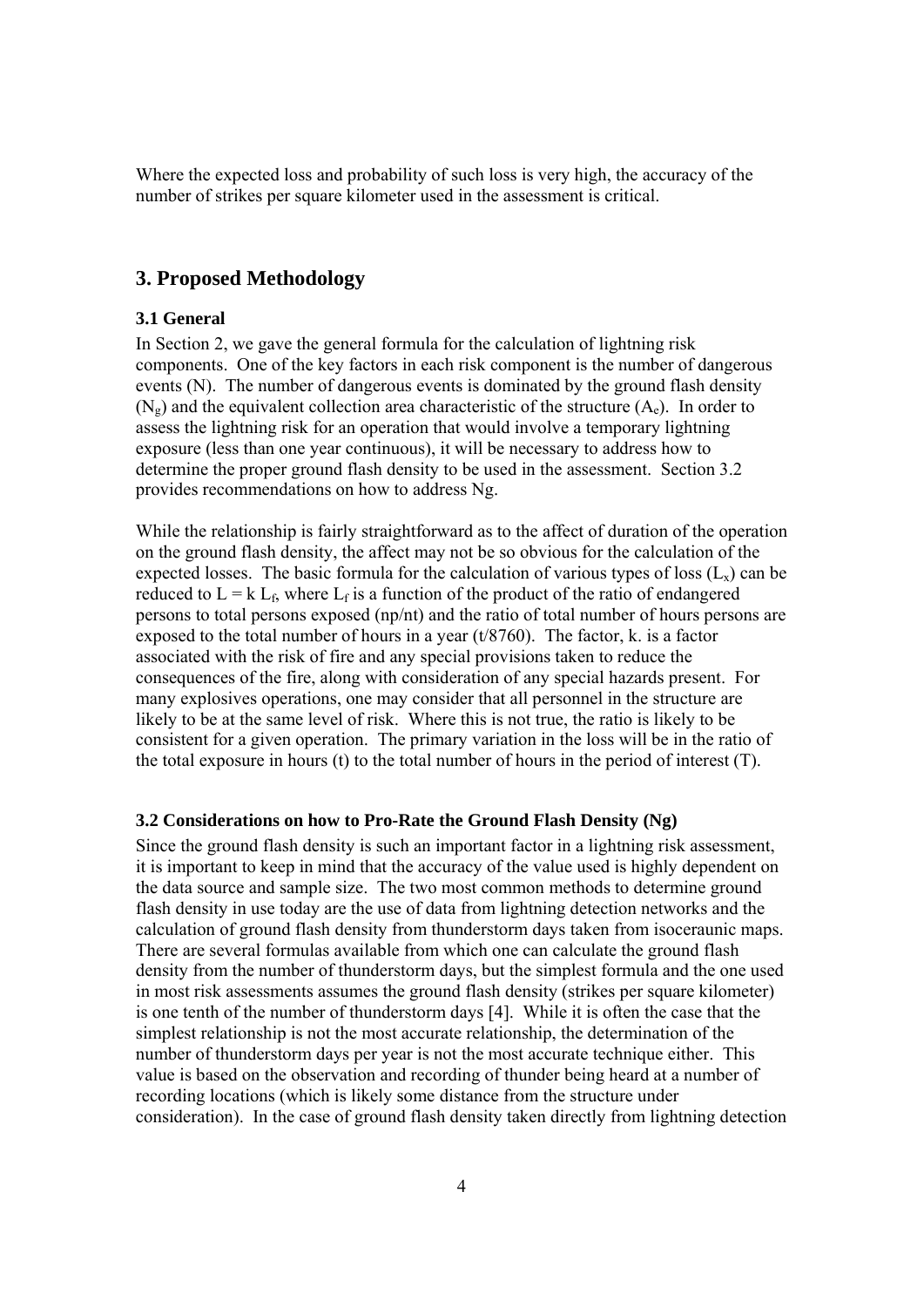networks, there is also an inherent inaccuracy depending upon the number of sensors used in the network, the accuracy of the error correcting software, and, most important, the number of years of data available.

By definition, any month or several months period will likely experience greater than the average number of strikes to earth per square kilometer per year for some months and less than the average number of strikes per square kilometers per year for other months. For those cases where the operations in a structure are not consistent or where the operation may be at a temporary location, some types of losses will be overestimated during some periods and underestimated during other periods if a yearly average technique is used. The amount this will (or should) affect the calculated risk will depend upon whether the month or months the operation is being conducted is coincident with the period that the ground flash density is above average.

Current lightning risk assessments [4][5][6] are based on yearly averages of ground strike density, probability of failure, and expected losses (including the exposure of personnel to dangerous conditions). The accuracy of this data is greater when the data sample size is integrated over the period of several years or decades. Conversely, the data is least accurate where the sample size is smallest (based on number of years of data available) or where the time window for the temporary exposure is smallest (for example a week or less). It is our recommendation that the minimum number of days that should be considered (i.e. minimum sample size) for the lightning risk assessment of a temporary event be one month. Justification for this recommendation is given below.

The ground flash density maps generally available to those conducting a lightning risk assessment provide only yearly averages. This same information can be provided from national lightning detection networks for a specific latitude / longitude location by specific request. Local lightning detection networks are sometimes available which provide the required ground strike data by month. However, in very few cases is this data available down to the specific day of the month.

Even if this data were available, the variability in the probability of lightning activity on any given day based on previous history of lightning on that day is more or less random. For example, Table 1 provides a breakdown of 20 years of data from a localized lightning detection network. The top row provides a breakdown of total number of strikes per square kilometer recorded for the local area over a 20 year period. The middle row provides an indication of the number of days by month over this 20 year period there was lightning recorded in the area. As you can see from the table, there was no month in which the average number of days with lightning activity exceeded one per month. This would make the prediction of the specific day on which a lightning event would occur on any one day to be totally random. If we were to take the example of the probability of lightning occurring at this location during the period 13-15 July, we see that there was lightning activity recorded 11 days during the month of July during the 20 year period. This results in a probability of  $(3)(11)/(31)(20)$  or approximately a 1 in 19 chance of lightning occurring some time during the 3 day period. It is suggested that better success could be provided by local weather forecasts.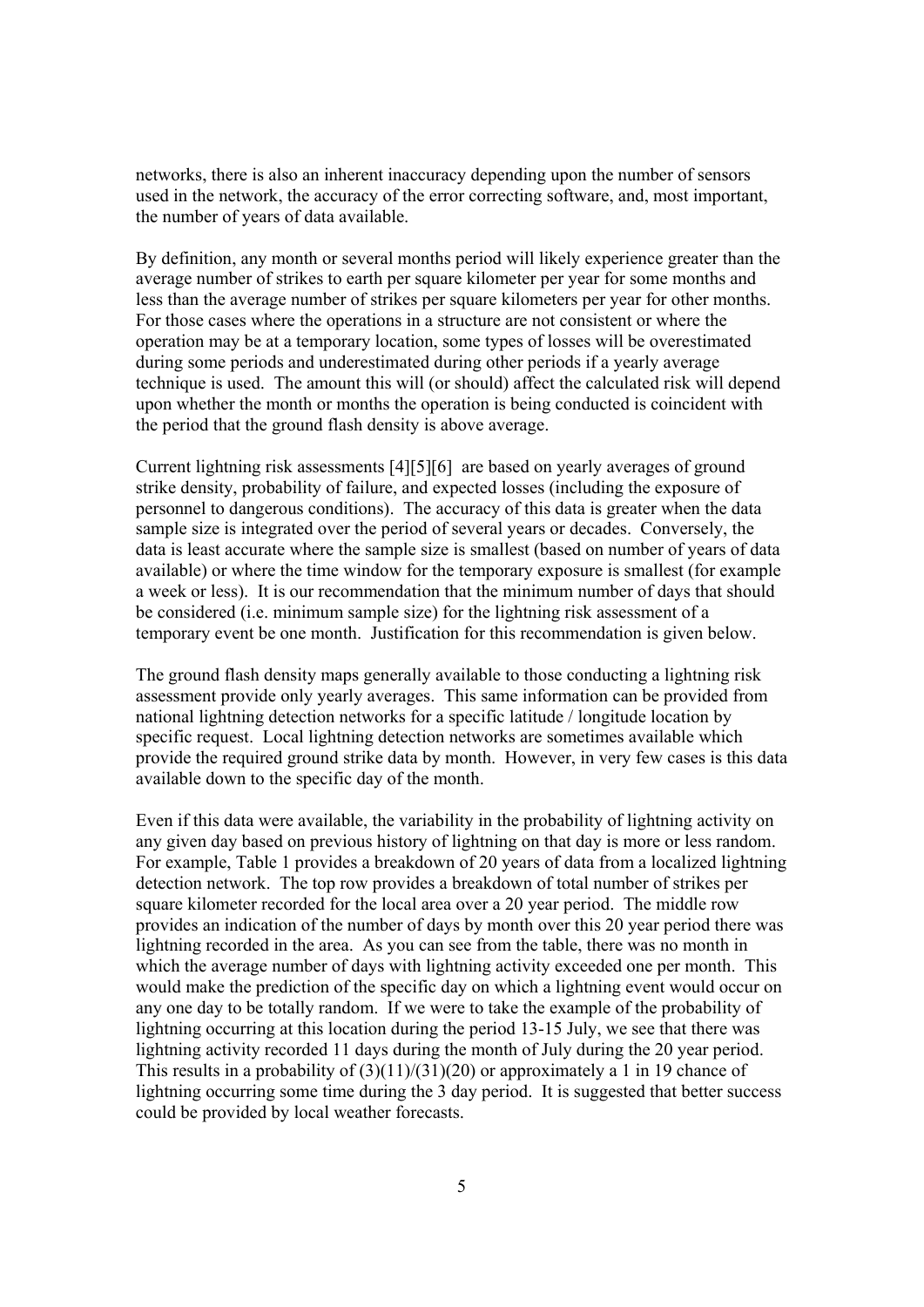| Month                                       | Jan            | Feb            | Mar              | Apr            | May | June | July | Aug | Sept           | Oct  | <b>Nov</b> | Dec  | Total |
|---------------------------------------------|----------------|----------------|------------------|----------------|-----|------|------|-----|----------------|------|------------|------|-------|
| Total                                       |                |                |                  |                |     |      |      |     |                |      |            |      |       |
| strikes/<br>km <sup>2</sup>                 | $\overline{0}$ | $\overline{0}$ | $\boldsymbol{0}$ | 21             | 10  | 45   | 30   | 30  |                | 7    | $\theta$   |      | 149   |
| Total #<br>days w/<br>lightning<br>activity | $\overline{0}$ | $\theta$       | $\overline{0}$   | $\overline{2}$ | 5   | 9    | 11   | 14  | $\overline{2}$ | 6    | $\theta$   |      | 50    |
| Average<br>strikes/<br>$km^2/yr$            | $\theta$       | $\theta$       | $\overline{0}$   | 1.05           | 0.5 | 2.25 | 1.5  | 1.5 | 0.25           | 0.35 | $\theta$   | 0.05 | 7.45  |

**Table 1. Breakdown of Lightning Flash Density by Month (20 year sample)** 

### **3.3 Proposed Methodology**

To illustrate the relationship of number of flashes to ground (Ng) and the duration of exposure of the event (T) on the calculated risk, it is probably best to work some academic examples. These examples are purely academic and the values of probability, loss and collection area will be set not to reflect typical conditions but to simplify the math so the user can focus on the method and not the math. It also better allows the relationship between ground flash density and duration of exposure on the calculated risk to be understood.

In these theoretical examples we will consider a large production or manufacturing facility located in southeast North Carolina. Guthrie and Rousseau [2][3] and IEC 62305-2 [2] identify the risk components that may be applicable for a lightning risk assessment for a structure or operation. For simplicity, in this example we will not consider all of the risk components that may be applicable for the application but will instead consider only the risk of physical damage due to a direct strike to the structure  $(R_B)$ . The structure is in a remote area without other structures in the vicinity. The equivalent collection area of the structure is  $0.01 \text{ km}^2 (107,636 \text{ ft}^2)$  and the ground flash density (Ng) is 6 flashes per square kilometer per year. We will assume that all personnel working in the building could be endangered as a result of physical damage due to a direct strike. In this structure there is only a 6 month contract to deliver a specific product. IEC 62305-2, Clause 6.2 identifies that the risk of physical damage due to a direct strike  $(R_B)$  is the product of the number of dangerous events resulting from a direct strike  $(N_D)$  times the probability of physical damage to the structure due to the strike  $(P_B)$ times the loss to the structure related to physical damage due to a strike to the structure  $(L_{\rm B})$ .

To compute the risk of damage due to a direct strike, we will first compute the number of dangerous events from a direct strike  $(N_D)$ . The number of dangerous events is primarily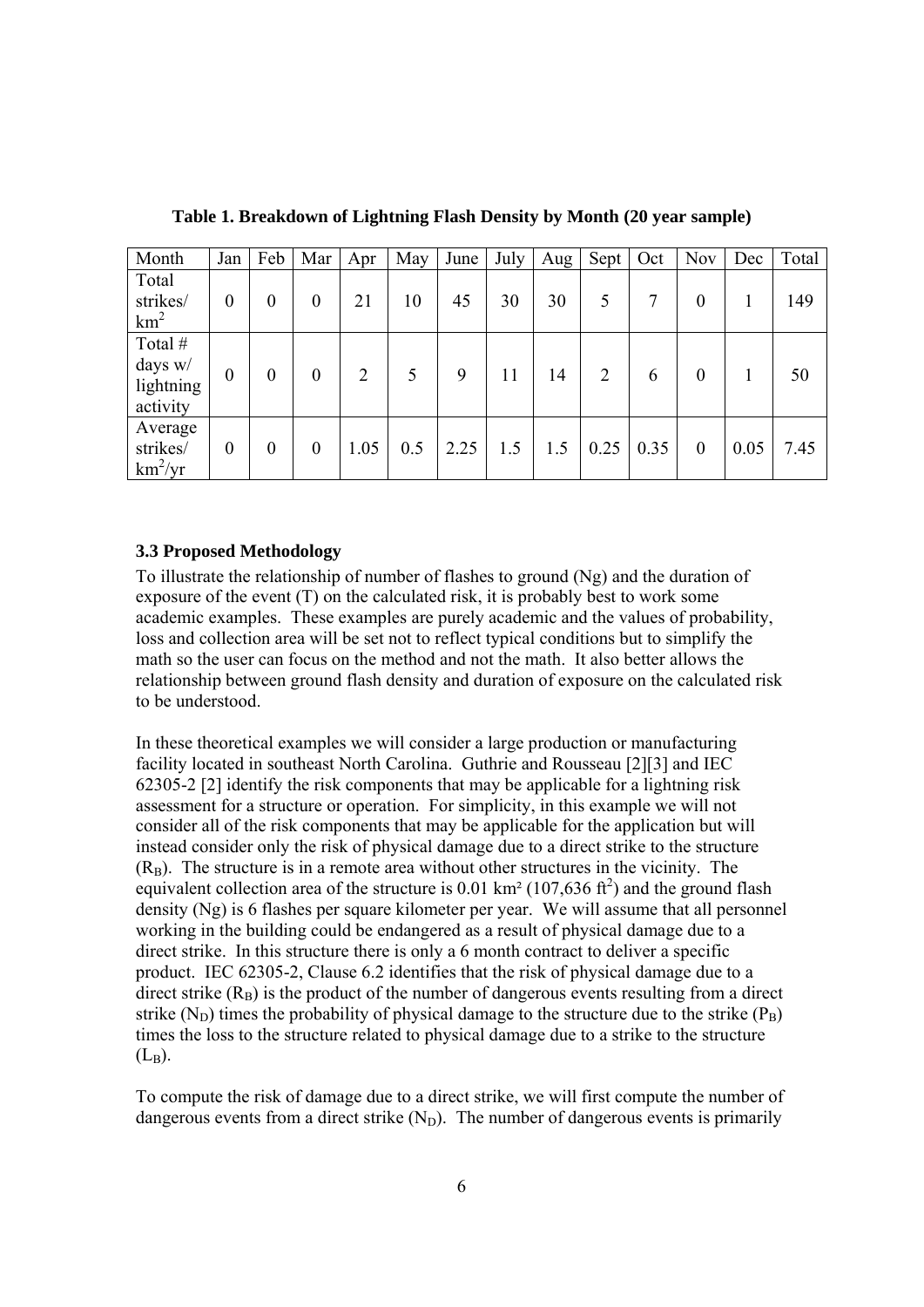a function of the ground flash density and collection area. In this case, the size of the structure was selected to make the math easy so  $N_D = 0.06$  strikes per km<sup>2</sup> per year to the structure. The probability of loss due to a strike to a structure is a function of the protection level provided and characteristics of the structure. Since this factor will essentially be a constant in this example and the purpose of the example is to show the relationship between risk and exposure to the lightning environment, we will consider that there is no protection provided and each event is likely to result in physical damage  $(P_B = 1)$ . The loss considered in this case  $(L_B)$  is primarily related to the ratio of the number of endangered persons to the total number of persons in the structure and to the time in hours per year for which the persons are present. Considering the case where the operation is conducted only one-half year, the Loss factor will be 0.5 and the risk of physical damage due to a direct strike would be 0.03 losses per year. This assumes that the average number of flashes per square kilometers per year will all occur in the period in which the operation is planned.

Let us now run the same example and only consider the six month period that the operation is conducted. Let us assume that all of the 6 strikes to ground per year will occur in the six month period consisting of April through September. To show the extremes, we will consider the case where the operations are conducted during the period October through March and the case where the operations are conducted April through September. For the period October through March, the number of dangerous events is zero (Ng=0); therefore the resulting risk of physical damage is zero. For the period April through September the number of events during the period will be 6 ( $N_D = 6$ ), there is no LPS provided for the operation ( $P_B = 1$ ), all personnel in the structure will be subjected to the danger ( $np/nt = 1$ ), and the operation will be conducted during the entire 6 month period by 3 persons for one 8 hour shift each day  $(t/T = 4380/4380 = 1)$ . The resulting risk  $(R_B) = (0.06)(1)(1)(1) = 0.06$ . This is twice the value of the calculation taken from the standard when the assessment is considered over a one year period.

Table 2 forwards the results of some additional calculations showing the affect of the ground flash density on the risk due to damage from a direct strike when only a portion of a year is considered. In the examples used for this table, we will consider an R&D facility manned by a total of 6 people for a total of 12 hours per day. Three of the people at the site are not directly involved in explosives operations and are located in a safe area on the other side of a substantial dividing wall. The building does not have a lightning protection system installed  $(P_B=1)$  but does have a sprinkler system and fire-proof compartments. The explosives material being handled in the structure is not susceptible to the LEMP associated with a spark. The construction of the structure and the low explosives yield involved in the operation will ensure there is no risk to either the environment or surroundings. As given in Section 3.1,  $L = k L_f$ . Based on the description of the scenario given above and the tables given in IEC 62305-2, Annex C, k  $= 2$  and  $L_f = (0.5)(0.5) = 0.25$ . This reflects a loss due to a direct strike to the structure  $(L_B)$  of 0.5 as given in Table 2.

Table 2 considers the following scenarios: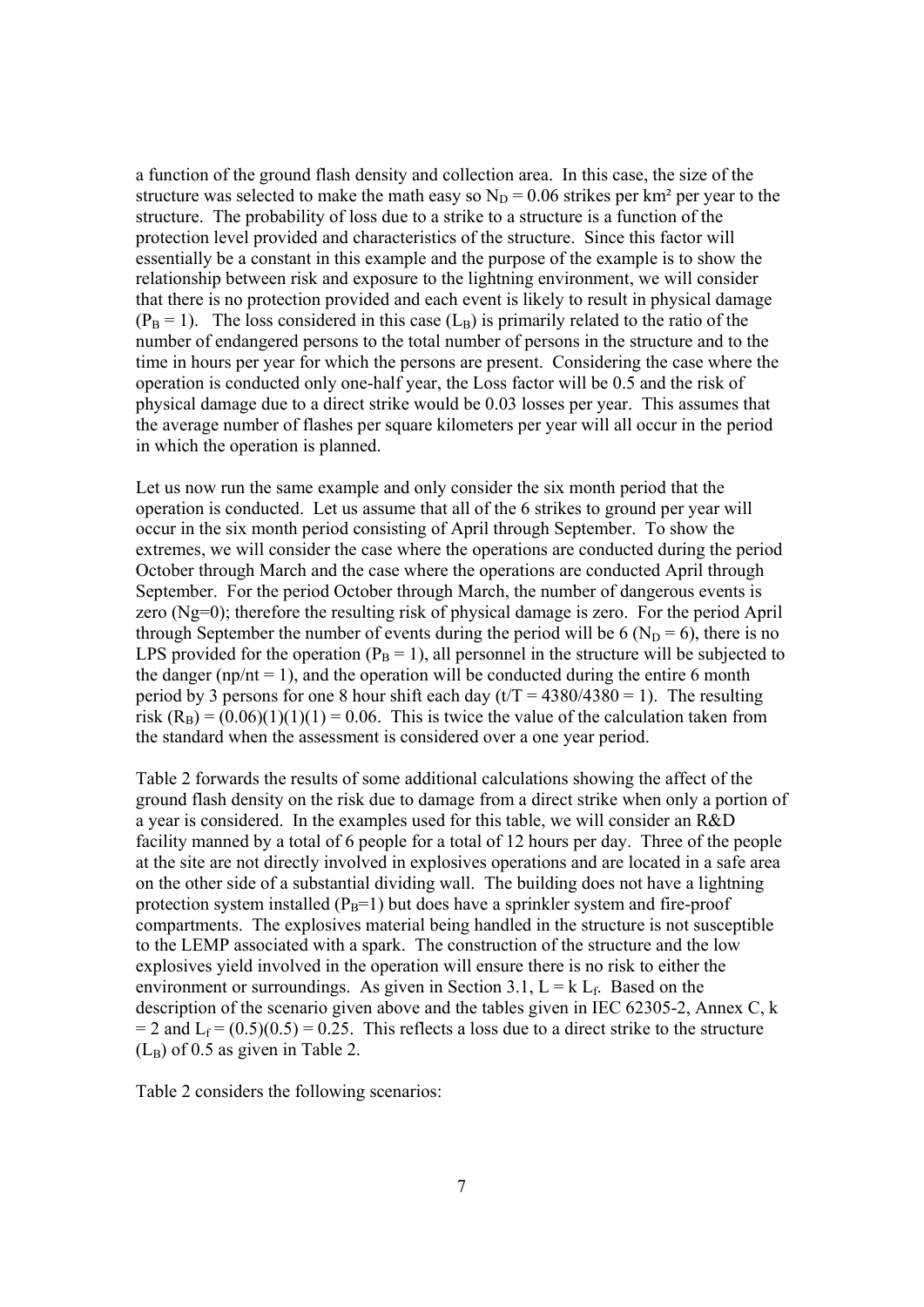- Case 1 provides the basic calculation for the structure and operation based on the operation being performed year round. This calculation will be the baseline for comparison to the other methods of calculating the risk. The total number of hours in a year is calculated as 24 hours per day times 30 days times 12 months. This will make it easier to make the calculations when we consider one month or multiple months.
- Case 2 considers an analysis of the same site, operation, and time of operation but it considers that the probability of lightning activity is consistent over the period of the year  $(6/12 = 0.5/$ month). It then considers the risk if the operation is conducted only during a single random month. (1/12 of Case 1)
- Case 3 considers the same situation but assumes that the operation will be conducted during one of the 6 months that experience 1 flash per square kilometer.
- Case 4 considers the case for the other 6 months that has no lightning activity.
- Case 5 represents the example combining 3 months of Case 3 with 3 months of Case 4.
- Case 6 considers the case where the entire 6 months that contains the lightning activity is considered in one case. (6 times Case 3)
- Case 7 addresses the remaining 6 month period where there is no lightning activity. (6 times Case 4)
- Case 8 represents the combination of 6 month periods when compared with the yearly average. (Case  $6 +$  Case 7 and the same as Case 1)

### **Table 2 – Relationship between consideration of Ng / calculated risk (R) / and**  Tolerable Risk (R<sub>T</sub>).

| Case           | Ng       | $n_{\rm p}/n_{\rm t}$ | t    | $T_{total}$ | $N_D$        | $P_{B}$      | $L_R$ | $\bf R$      | $R_T$    | <b>Prorated</b>           | <b>R/Prorated</b> |
|----------------|----------|-----------------------|------|-------------|--------------|--------------|-------|--------------|----------|---------------------------|-------------------|
|                |          |                       |      |             |              |              |       |              |          | $\mathbf{R}_{\mathrm{T}}$ | $R_{\rm T}$       |
|                |          |                       |      |             |              |              |       |              |          |                           |                   |
| $\mathbf{1}$   | 6        | 0,5                   | 4320 | 8640        |              | $\mathbf{1}$ | 0,5   | 3,00E-02     | 1,00E-   | 1,00E-05                  | 3 0 0 0           |
|                |          |                       |      |             | 6,00E-02     |              |       |              | 05       |                           |                   |
| $\overline{2}$ | 0,5      | 0,5                   | 360  | 720         |              | 1            | 0,5   | 2,50E-03     | 1,00E-   | 8,33E-07                  | 3 0 0 0           |
|                |          |                       |      |             | 5,00E-03     |              |       |              | 05       |                           |                   |
| 3              | 1        | 0,5                   | 360  | 720         |              | 1            | 0,5   | 5,00E-03     | 1,00E-   | 8,33E-07                  | 6 0 0 0           |
|                |          |                       |      |             | 1,00E-02     |              |       |              | 05       |                           |                   |
| $\overline{4}$ | $\theta$ | 0,5                   | 360  | 720         |              | $\mathbf{1}$ | 0,5   | $0,00E + 00$ | $1,00E-$ | 8,33E-07                  |                   |
|                |          |                       |      |             | $0,00E + 00$ |              |       |              | 05       |                           |                   |
| 5              | 3        | 0,5                   | 2160 | 4320        |              | $\mathbf{1}$ | 0,5   | 1,50E-02     | $1,00E-$ | 5,00E-06                  | 3 0 0 0           |
|                |          |                       |      |             | 3,00E-02     |              |       |              | 05       |                           |                   |
| 6              | 6        | 0,5                   | 2160 | 4320        |              | 1            | 0,5   | 3,00E-02     | $1,00E-$ | 5,00E-06                  | 6 0 0 0           |
|                |          |                       |      |             | $6.00E-02$   |              |       |              | 05       |                           |                   |
| 7              | $\theta$ | 0,5                   | 2160 | 4320        |              | $\mathbf{1}$ | 0,5   | $0,00E + 00$ | $1,00E-$ | 5,00E-06                  |                   |
|                |          |                       |      |             | $0,00E + 00$ |              |       |              | 05       |                           |                   |
| 8              | 6        | 0,5                   | 4320 | 8640        |              | $\mathbf{1}$ | 0,5   | 3,00E-02     | 1,00E-   | 1,00E-05                  | 3 0 0 0           |
|                |          |                       |      |             | 6,00E-02     |              |       |              | 05       |                           |                   |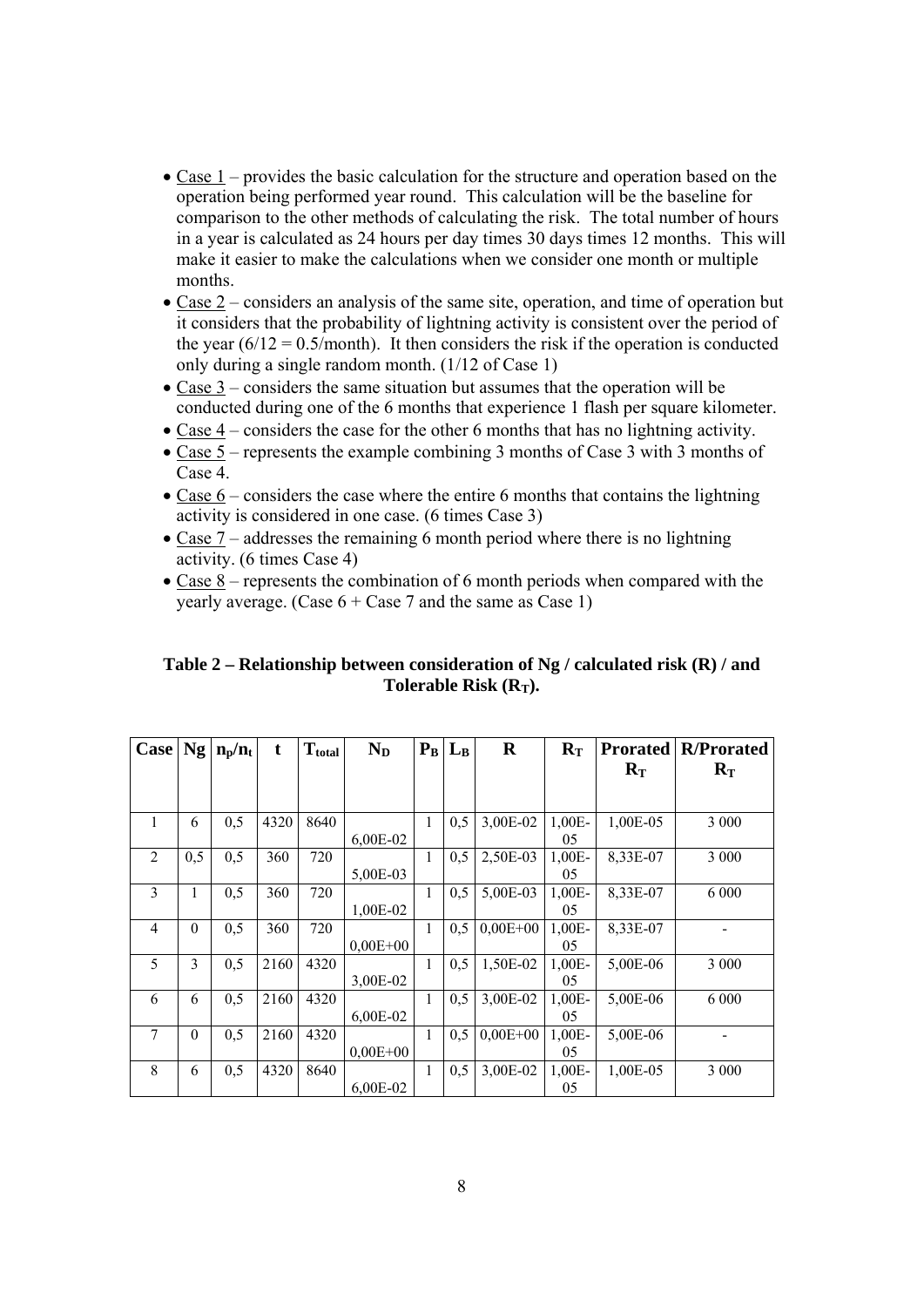The interesting point to observe in the table is the ratio of calculated risk to tolerable risk can be maintained as long as the level of tolerable risk is reduced by the same percentage as the amount of time the operation is performed. This reduction in the number of hours of exposure acts to keep the loss value constant. In Case 2, (where the lightning frequency is considered to be constant over the period of a year) the calculated risk for a one month operation is reduced due to the reduction in exposure (t) and the number of expected events (Ng). However, the ratio of calculated versus tolerable risk is maintained if the value of tolerable risk is reduced to 1/12 of that selected for a year. If it is considered that the lightning activity is not consistent across a period of a year (see Case 3 and Case 4), then the ratio is not maintained. For example, the scenario given in Case 3 would be equivalent to an area that experiences 12 ground flashes per square kilometer per year. Case 5 assumes that the process is conducted over a six month period that combines 3 months with activity with 3 months without activity to compare this case with those previous cases. In the last 3 cases we will once again consider the calculations over a 12 month period but we will do this by considering the cases by 6 month period where there are 6 strikes per square kilometers and 6 months with no lightning activity. It can be seen that the calculated risk for the 6 month period with lightning activity (Case 6) is the same as that calculated for a year in Case 1 but the risk ratio is twice as high because the period of operation is  $\frac{1}{2}$  year. Once both 6 month periods are combined (see Case 8), the ratio of calculated to tolerable risks is seen to be the same as that when the operation is considered over the period of a year (Case 1).

The data in the table confirms the suggestion that the risk of physical damage can be calculated for periods of less than a year if the number of strikes per square kilometer (Ng), the total number of hours in the period under consideration (T), and the tolerable risk  $(R<sub>T</sub>)$  are all pro-rated. If these values are not pro-rated, the calculated risk will be either greater or less than the average value (depending upon the period chosen) when the same structure is considered over the period of one year. The required level of protection would not be consistent with the tolerable risk  $(R_T)$  for a year if  $R_T$  is not prorated to the period of observation.

### **4. Illustrative Examples**

Some illustrative examples are given of the benefit of the development of a lightning risk assessment for applications where the lightning risk and exposure of an operation are not consistent across the period of several years. We will use 2 theoretical examples in this paper. In the first example, we will consider a short-term, improvised field ammunition storage site used in a fast-moving military operation. In the second example, we will consider the threat associated with an explosives truck holding area (or safe haven) that requires repair or significant maintenance and the risk assessment is used to determine scheduling by identifying when the risk will be at tolerable levels. It must be stressed that these examples are hypothetical and the numbers used are selected based more on simplicity of the example than the actual probability of damage and expected loss resulting from an event characteristic of such an application.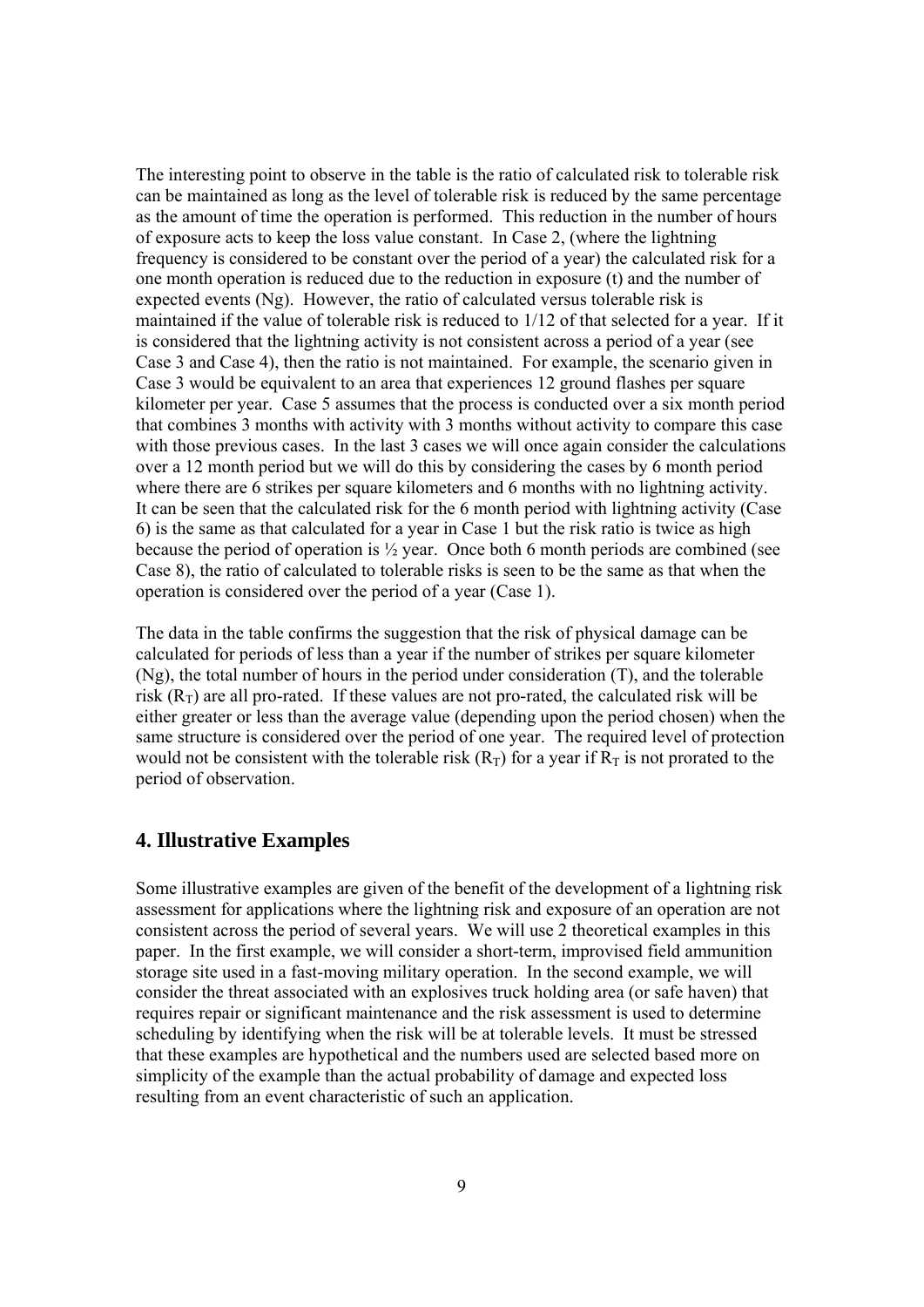Table 1 provides a hypothetical breakdown of flash density by month of an area that experiences approximately 8 flashes to earth per square kilometer per year. As discussed in Section 3.2, this breakdown is based on 20 years of data for the latitude/longitude location of interest and will be used for the practical examples discussed below. The top row identifies the total number of flashes per square kilometer recorded by month for the entire 20 year period. The bottom row identifies the yearly average number of flashes to earth per square kilometer for each month when averaged over the 20 year period.

In this initial example we will consider the improvised field ammunition storage site used in a fast-moving military operation. The structure under consideration is a single Container Express (CONEX) container as described in MIL-HDBK-138B [7] used to transport and store the Strategic Configured Loads (SCL's) required for the operation. The CONEX container is barricaded as shown in Figure 1. Figure 2 provides an example of an artillery ammunition SCL load [8] which we will assume to be included in the ISO container of this hypothetical example. We will consider the size of the single ISO container in this example to be 2.4 m x 2.4 m x 6 m. For this example, we will consider the location of the operation to be in a large flat arid area, resulting in a location factor of 1.

It is anticipated that this operation will last approximately 3 months and is scheduled to begin the first of June. From Table 1, we find the average ground strike density for June to be 2.25 flashes per square kilometer, with both July and August averaging 1.5 flashes per square kilometer. This results in an average lightning ground flash density (Ng) of 5.25 flashes per square kilometer for the 3 month period. In this case, there is not enough time and/or resources available for the installation of a conventional lightning protection system (LPS) to be installed.

For simplicity, we will work this example considering only the risk of physical damage due to a direct strike to the structure  $(R_B)$ . We will assume for the purpose of this exercise the probability of loss due to a direct strike,  $P_{\text{B}} = 10^{-3}$  even though this may or may not be the case. There is currently an on-going effort to assess the probability of loss due to a direct strike to an ISO container and progress in this effort will be reported by Covino and Struck at the 2010 DDESB Seminar.

The loss  $(L_B)$  considered in this example is related to the ratio of the number of endangered persons to the total number of persons in the structure and to the time in hours per year for which the persons are present, the amount of time of exposure, provisions against fire, and the possibility of a hazard to the surrounding area. There will be 2 explosives handlers working per shift for 2 each 8 hour shifts in support of the operation. Each of the workers is exposed to an explosives hazard for 2 hours of the 8 hour shift for the full 90 days of the operation  $(n_p/n_t = 1; t/T = 0.167)$ . There is a risk of explosion  $(r_f = 1)$  but the barricades reduce the hazard for the surroundings to an average level of panic ( $h_z = 5$ ). Manual fire fighting provisions are implemented but IEC 62305-2 specifies that for structures with the risk of explosion there is no reduction allowed against consequences due to fire  $(r_p = 1)$ .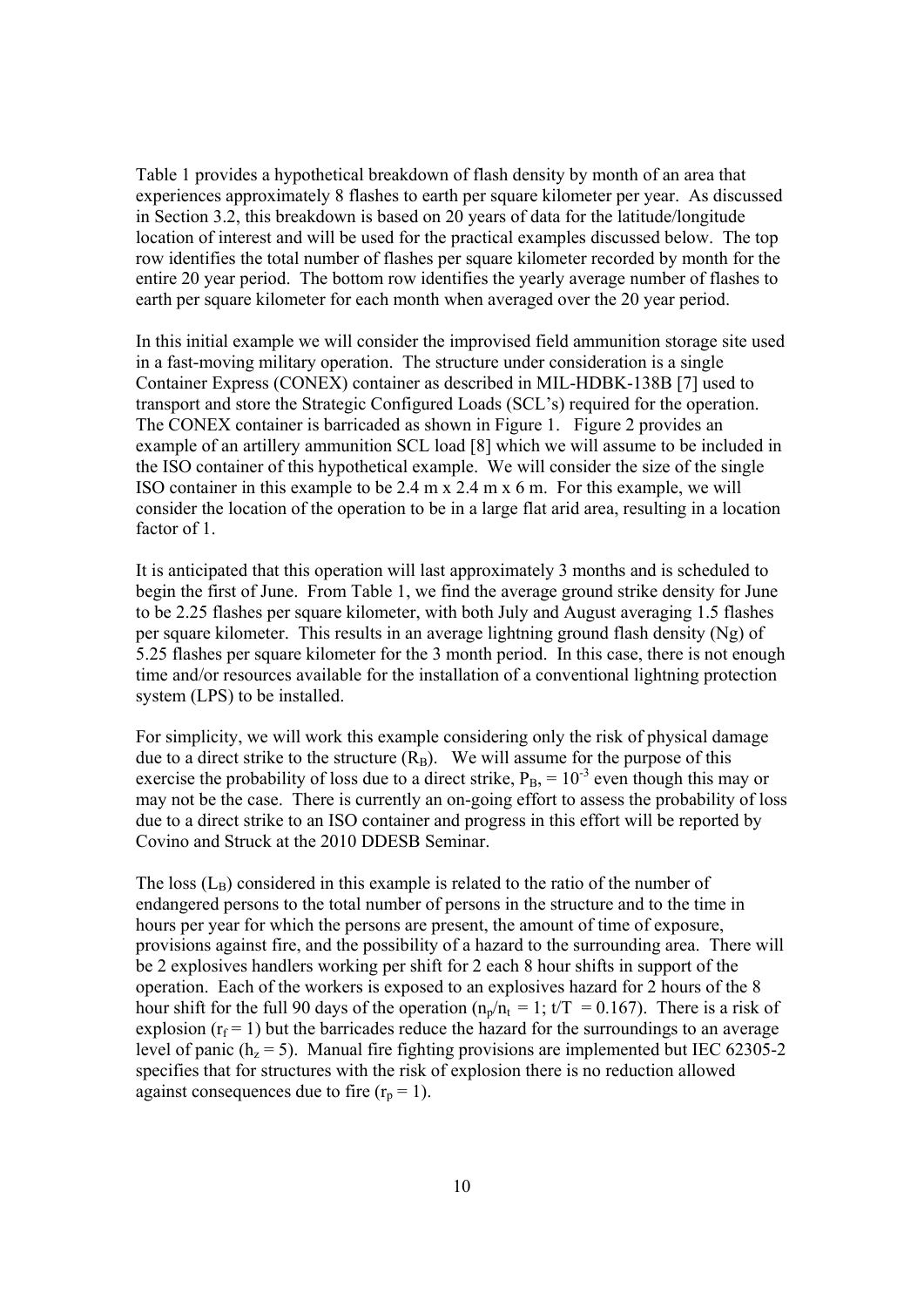

**Figure 1 – Barricaded ISO Storage Containers** 

The loss in the structure due to physical damage, L<sub>f</sub>, for this example becomes:  $L_f = (n_p/n_t)(t/T) = (1) \times (4)(90)/(24)(90) = 0.167$ 

resulting in the loss due to a direct strike of:  $L_B = (r_p) (r_f) (h_z) (L_f) = (1)(1)(5)(0.167) = 0.835$ 

From the dimensions of the ISO container given earlier, the effective collection area in this example is:

$$
A_e = LW + 6H(L+W) + \pi 9H^2 = (2.4)(6) + (6)(2.4)(2.4 + 6) + (3.14)(9)(5.76) = 298.1 \text{ m}^2
$$

The number of dangerous events is:

 $N = (N_g) (A_e) (C_1) (10^{-6}) = (5.25)(298.1)(1) (10^{-6}) = 1.56 (10^{-3})$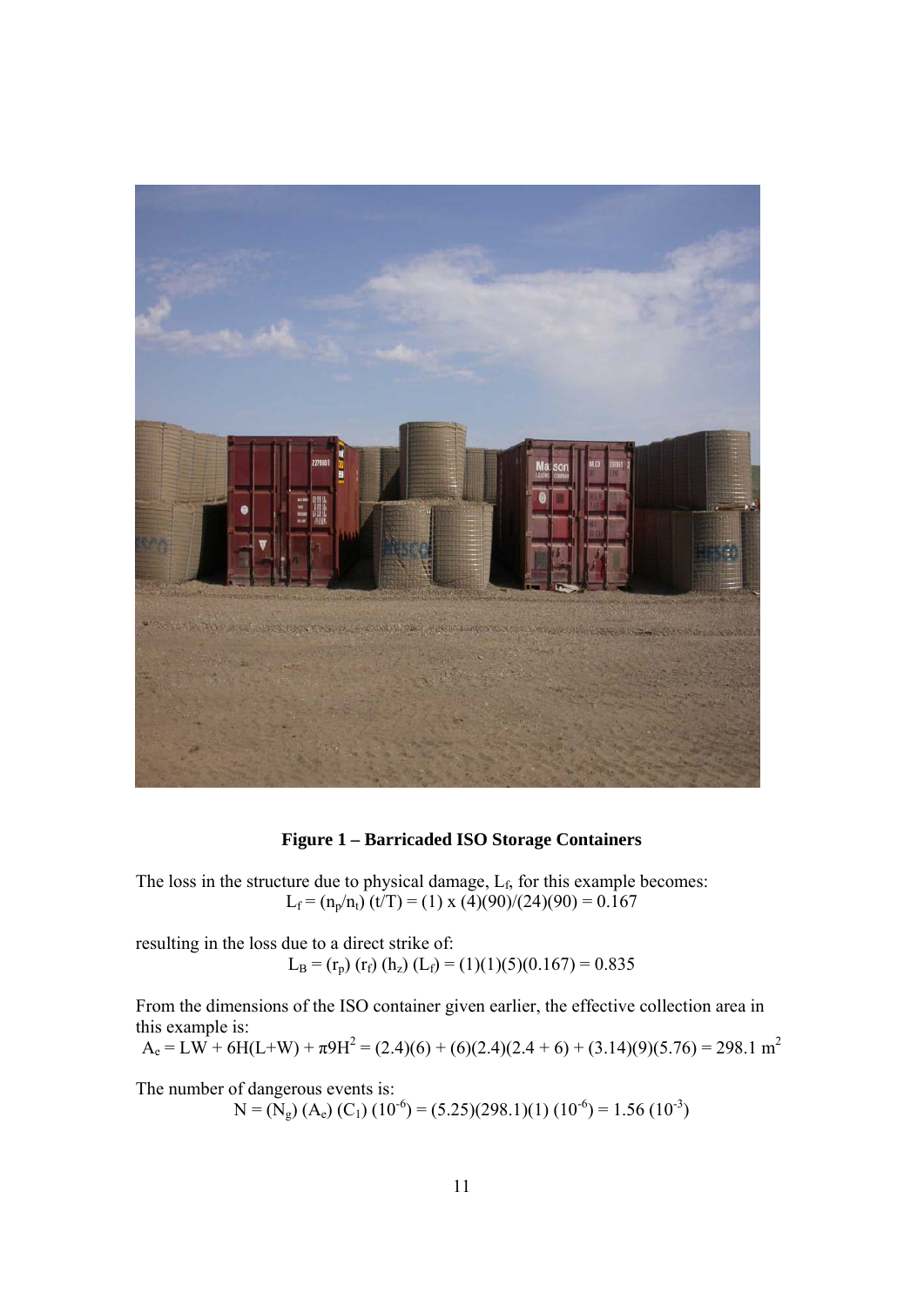

**Figure 2 - Mission-configured load of artillery ammunition (from ERDC/GSL TR-01-18)** 

The resulting risk of physical damage due to a direct strike to the structure  $(R_B)$  now becomes:

 $R_B = (N) (P_B) (L_B) = 1.56 (10^{-3}) (10^{-3}) (0.835) = 1.32 (10^{-6})$ 

Using the tolerable level of risk given in IEC 62305-2 prorated for a 3 month period (2.5  $(10^{-6})$ ) we find that risk of physical damage due to a direct strike is less than the tolerable level so no additional protection is required. Again, the values given in this example are hypothetical and are given to illustrate the example of how the assessment should be performed.

The benefit of this exercise is to show the relative change in risk associated with the time of year the operation is conducted and a comparison with the value that would be obtained should the assessment consider the entire year. If we were to consider the average distribution of strikes per square kilometer given in Table 1 to be accurate for the specific location of the temporary storage location, then there would be none to minimal lightning threat to such an operation in the months November through March. If the operation was conducted during the period September through November, the risk would be reduced by a factor of 0.6/5.25 or 11.4% of the risk for June through August. If this risk was considered over the period of a year, the value of loss in the structure due to physical damage,  $L_f$ , would be reduced by (360/8760) resulting in a yearly  $L_B$  of 0.205. The resulting risk of physical damage due to a direct strike considering an entire year would be (7.45) (1.56) (10<sup>-3</sup>) (10<sup>-3</sup>) (1) (0.205) = 2.38 (10<sup>-6</sup>) or approximately 1/4 the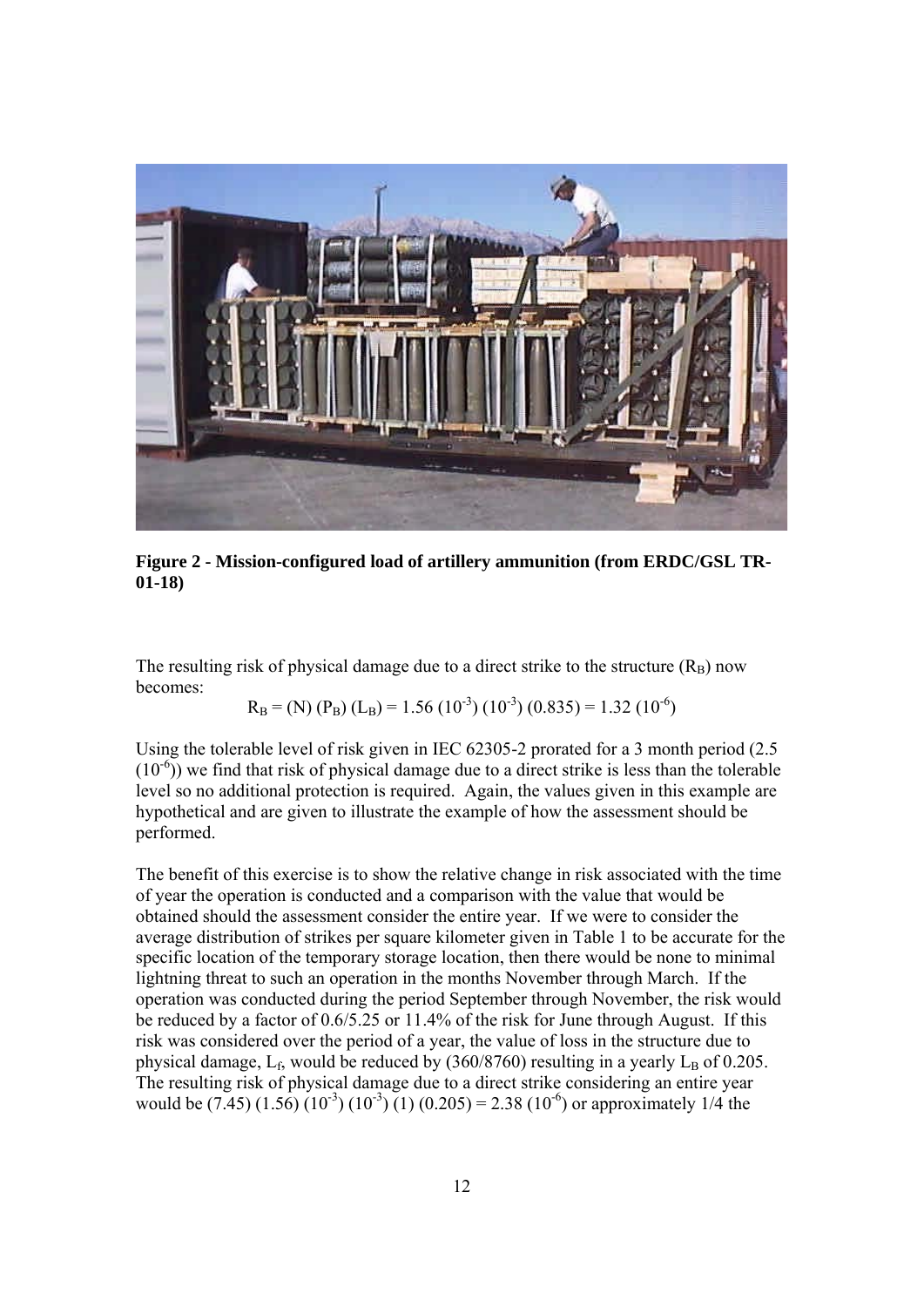yearly tolerable level of risk of  $1 (10^{-5})$ . This confirms the need for prorating the expected losses relative to the period of observation

There has also been some discussion on the use of such a technique to determine the risk associated with the temporary storage of a loaded ammunition transport vehicle in an unprotected area where a safe haven is not available. As discussed in Section 3.2, the estimate of the number of flashes to earth is least accurate when the sample size is smallest. It is not recommended that this procedure be implemented for temporary activities spanning a period of less than one month. For shorter periods, it would likely be more accurate to base the probability of a direct or nearby strike to earth on local weather forecasts as the indication of atmospheric conditions favorable to lightning are a better indication of the probability of ground flashes than a previous history of lightning activity for any given day. However, for periods exceeding one month, it could be of benefit to consider the monthly breakdown of ground flash density when the scheduling of maintenance operations can be controlled.

### **5. Summary and Conclusions**

In summary, there exists a need for a method to conduct a lightning risk assessment for various scenarios that are one-time events or events that do not occur over a period of a year or more. The risk assessment methods currently available are based on a number of dangerous events and losses averaged over a one year period. The tolerable level of risk is also expressed in terms of probable average annual loss.

In considering the assessment of a risk of an operation lasting less than one year, it can be found that if one were to use the yearly assessment procedure the calculated risk will underestimate the actual risk for operations conducted during a period of the year when diurnal lightning activity is greater than average and overestimates the risk when the ground flash rate is less than average. It is shown that an accurate assessment of risk can be made where the evaluation period is less than a year if the level of tolerable risk is reduced by the same percentage as the time the period of observation considered. The reduction in number of hours of exposure is necessary to keep the loss value constant. It is concluded that the risk of physical damage can be calculated for periods of less than a year if the number of strikes per square kilometer (Ng), the total number of hours in the period under consideration (T), and the tolerable risk  $(R_T)$  are all prorated.

It is suggested that this method be evaluated in greater detail and considered for incorporation in Strike-QRA. It is however, recommended that a minimum assessment period of one month be used in conducting such assessments. The accuracy of the assessment decreases as the sample size decreases as it becomes more difficult to predict accurately the expected number of strikes per square kilometer for the period of observation.